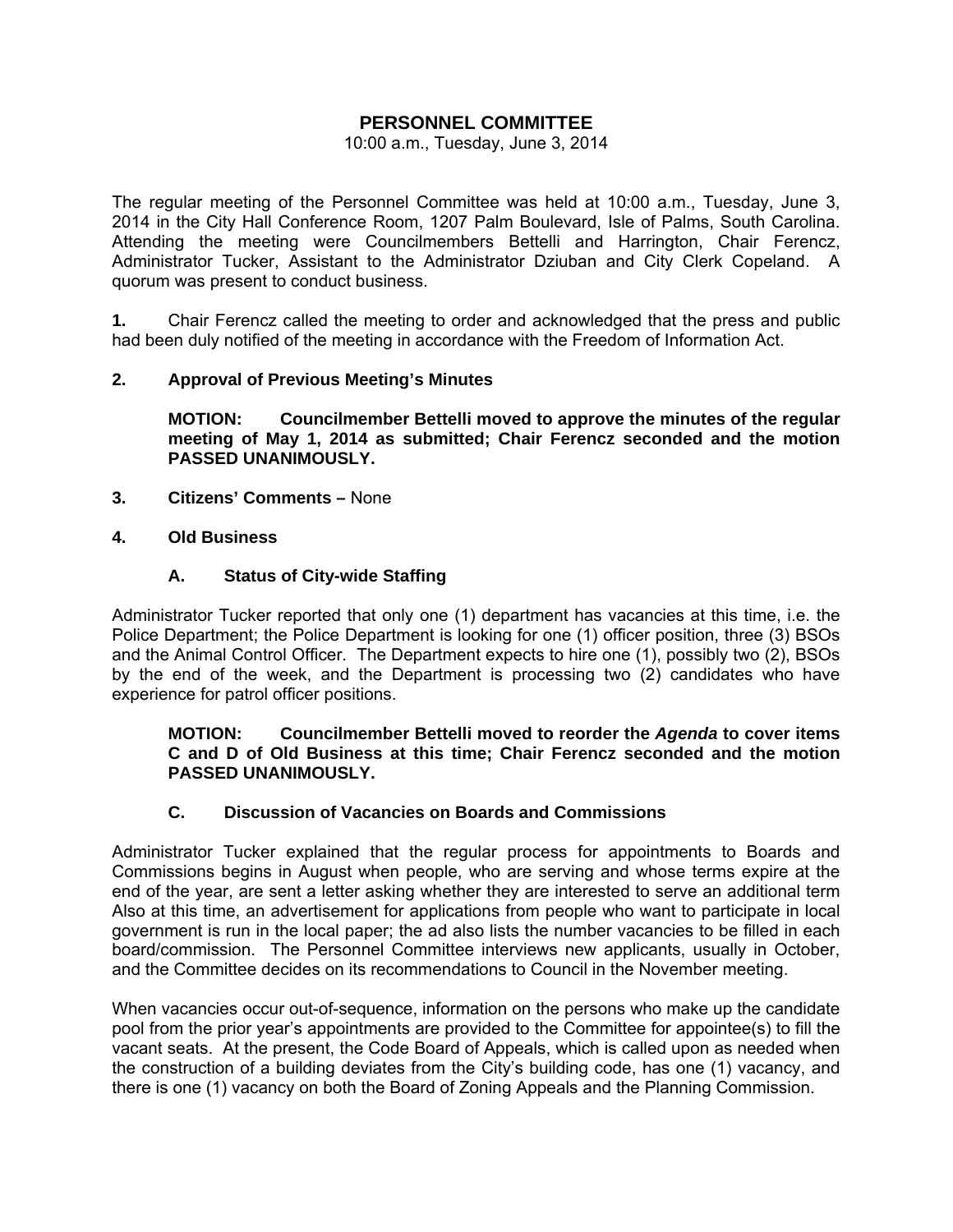Councilmember Bettelli commented that the existence of the Code Board of Appeals is mandated by the State. This group is seldom called upon for a decision; Administrator Tucker recalls only one (1) meeting in her tenure with the City. The ideal candidate will need to be familiar with construction or building codes.

An ideal candidate for the Board of Zoning Appeals (BOZA) would have some kind of legal background or prior experience since it is a quasi-judicial board; qualifications for the Planning Commission are more varied.

The applications and any supporting information on the pool of candidates are included in meeting packets and are the group from which the Committee would make its selection to fill the current vacancies. If the Committee feels that none of the pool of candidates meet the qualifications suitable, staff can reach out and try to get more candidates for these mid-year appointments.

Responding to Chair Ferencz' question, Administrator Tucker stated that staff has not reached out to these candidates. Clerk Copeland noted that each member of this pool was approached in August 2013 about remaining in the pool, and all of these people indicated that they wanted to be in the pool.

The Administrator commented that the terms for these three (3) persons expire on December 31, 2014.

Councilmember Bettelli asked whether Jon Regan Walters had pulled his name from the pool in 2013; Clerk Copeland stated that he was serving on active duty, and she did not know if he had returned.

The Administrator noted that, in her review of the active candidates, she did not see anyone who had any type of legal background or experience; she added that she became concerned that the City may not have a candidate consistent with the requirements for BOZA. Administrator Tucker stated that the Committee is not required to make recommendations today if there are people to whom members might want to appeal to complete an application, or, if the Committee wanted staff to advertise specifically, it could be done. On the other hand, if there is a candidate with whom the Committee is comfortable recommending for a six-month (6 mo.) term on the Planning Commission or the Code Board of Appeals, that could be done as well.

Chair Ferencz commented that, since no candidate in the pool has any kind of legal background, she would like to see staff advertise very specifically for the Board of Zoning Appeals describing what the service requirements are.

## **MOTION: Councilmember Bettelli moved to go into Executive Session at 10:16 a.m. to discuss appointments to boards and commissions; Chair Ferencz seconded and the motion PASSED UNANIMOUSLY.**

The Personnel Committee returned to regular session at 10:38 a.m.; Chair Ferencz stated that the Committee had not taken a vote or taken any action while in Executive Session.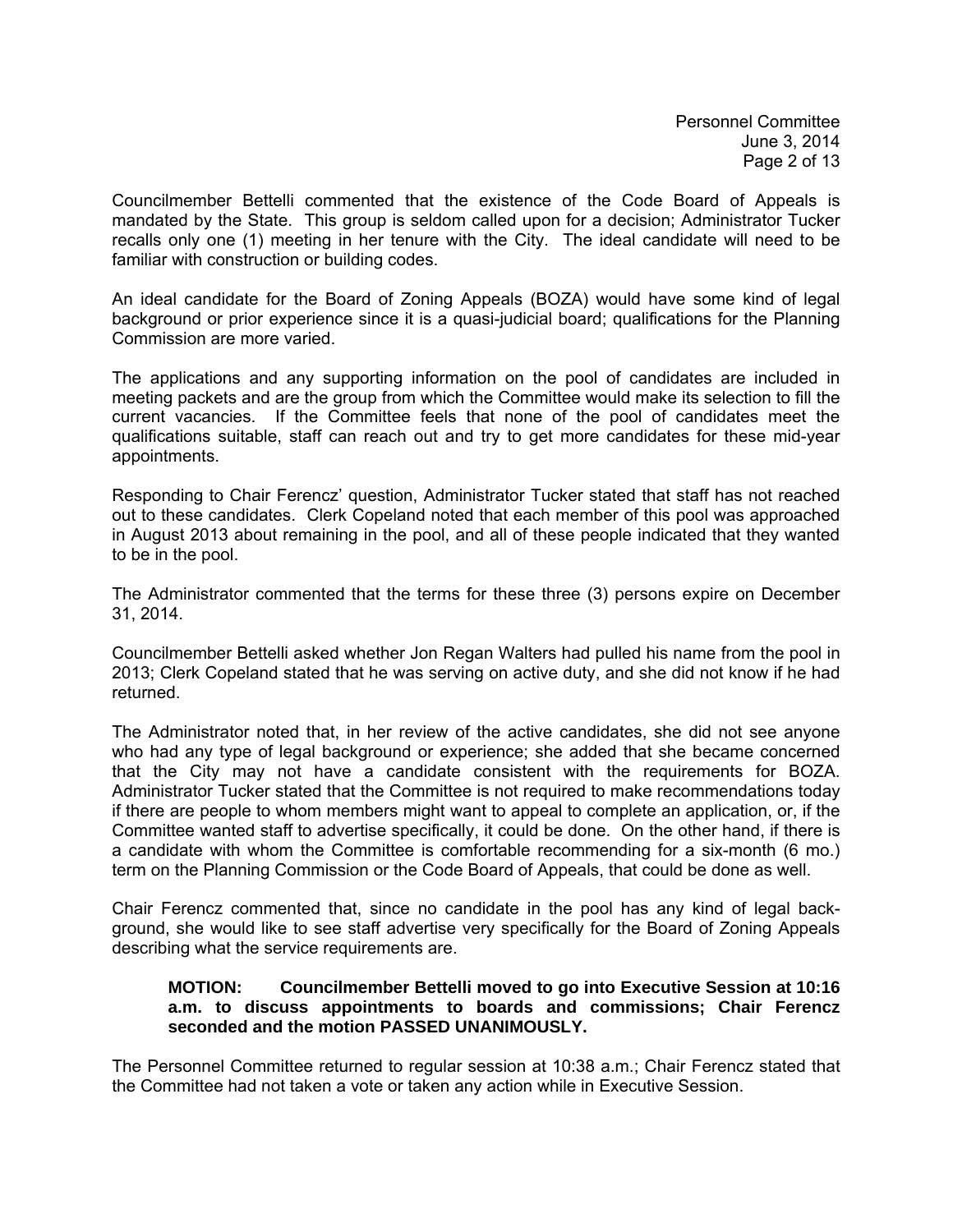## **MOTION: Councilmember Harrington moved to recommend Bill Mills to fill the unexpired term on the Planning Commission; Councilmember Bettelli seconded and the motion PASSED UNANIMOUSLY.**

The Committee agreed that, if Mr. Mills is not interested in serving, another candidate can be selected at the June City Council meeting.

## **D. Consideration of Committee Structure**

The Chair stated that she had asked that this item be added to the agenda; she then quoted the City Code as follows:

 "All Committees shall consist of three (3) members selected by the Mayor and Council, except for the Ways and Means Committee, which shall consist of the Mayor and the other members of Council."

The Chair has realized that the Mayor relies heavily on the Committee structure in terms of discussion, research and bringing an issue to Council; Chair Ferencz indicated that she wanted to discuss the possibility of expanding the Committees to five (5) members. With five (5), the Committees would have more brain power and provide more input and more discussion. The Chair recalled that this Committee has some serious issues to consider in the future, and, if one (1) member is absent, only two (2) members of Council are predominantly discussing these "weighty" issues. Chair Ferencz reported that she has spoken with Attorney Halversen and to Mayor Cronin about the process for amending or changing an ordinance; the City Attorney suggested that Chair Ferencz begin the process by talking with the Mayor. Such an action would mean that, in addition to being Mayor, he must be a committee member as well as Chair of the Ways and Means Committee; the remaining that seven (7) councilmembers would serve on three (3) committees, plus Ways and Means Committee, and the remaining two (2) councilmembers would serve on two (2) committees, plus Ways and Means. In the conversation with Mayor Cronin, he advised the Chair to bring the topic before this Committee for discussion.

Councilmember Harrington expressed his opinion that the idea has merit and to do so lands favorably on the idea of holding all committee meetings in one or two (1-2) days, and, in his opinion, less of a burden on councilmembers.

Chair Ferencz paraphrased the Mayor by saying that the City is "a governance by committee;" therefore, there is less need for lengthy discussions at Council meetings. If there were more Councilmember involvement at the Committee level, issues would not require lengthy discussions at Council meetings because more members of Council would have access to information distributed and discussions at committee meetings.

Administrator Tucker stated that the only complication she sees, basically, is that there would be more Council meetings because five (5) members on a committee make up a quorum of Council, and all of the committee meetings would have to be noticed as Council meetings.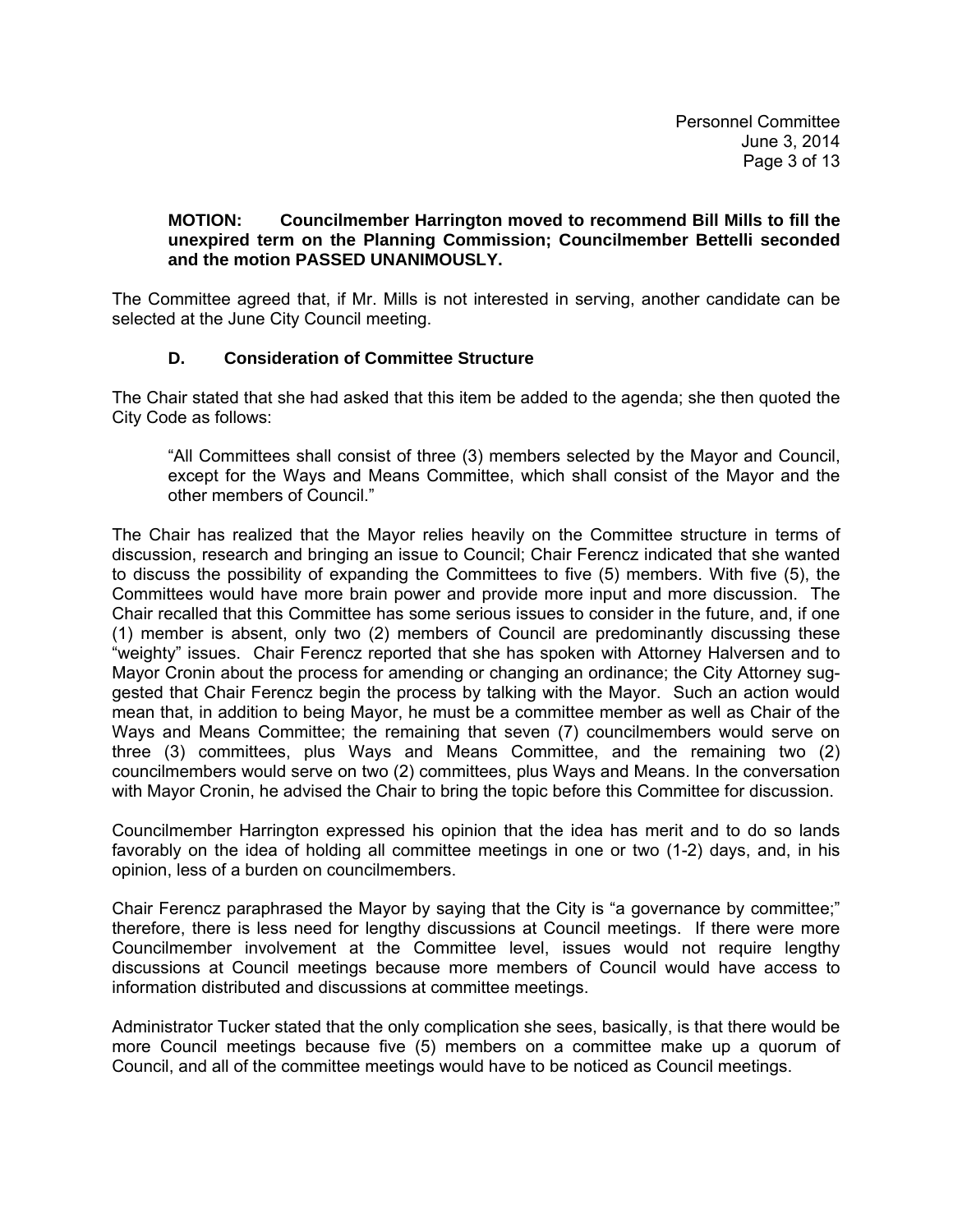Assistant Dziuban said that advertising the meetings as Council meetings opens all of the meetings to the nine (9) members of Council and does not allow the exclusion of four (4) Councilmembers not on a particular committee.

Having reviewed the Committee processes of other local governments, the Chair had seen that Sullivan's Island's committees are composed of the mayor and four (4) members of Council, but, according to the minutes, other Councilmembers attend committee meetings. Administrator Tucker commented that, if more than the members of the body attend the meeting and subsequently participate in the meeting in whatever way – mouthing opinions, hand gestures, etc., the meeting becomes a full Council meeting and must be noticed. This is the primary reason that the Administrator discourages Councilmembers from attending other meetings than the ones to which they are appointed; she also noted that there are times when councilmembers may find it hard to contain themselves from participating and, by doing so, could tip the scale to another committee. When looking at other local governments, one must keep in mind the number of members who make up City Council to know what number makes up a quorum. Regarding Sullivan's Island, the Administrator commented that members may attend other Committee meetings without participating as they wait for another meeting to begin.

Administrator Tucker expressed understanding the burden of keeping everyone informed about what is happening; she recalled communicating with Councilmember Ward about actions taken at another committee, because one (1) agenda item was of particular concern to him.

The Administrator noted that, over the years, discussions have taken place about having nine (9) members of Council for a community the size of the Isle of Palms is highly irregular; typically groups of nine (9) or eleven (11) or twelve (12) make up county-level boards. The Administrator suggested that a Council of seven (7) would be much more manageable for a community of this size; she suggested that it is possible to lower the number from nine (9) to seven (7) and would make it more manageable in terms of communication and keeping people informed. No one has investigated the process needed to reduce the number, but an ordinance change would definitely be included and, possibly, a change to the City's incorporation papers. The ideal time to make such a change would be when some Councilmembers were not going to run for reelection; there would simply be no one filing to fill those seats.

The Administrator agreed that two (2) influencing five (5) others would be less daunting than two (2) members influencing seven (7) Councilmembers.

Chair Ferencz summarized that any committee composed of five (5) Councilmembers would have to be noticed as a Council meeting, and Administrator Tucker added that other members of Council could attend and participate in the committee meeting; they cannot be excluded. The Chair then asked if there were negatives to having five members on a committee; she agreed that technically it would be a meeting of Council, but, in actuality, it would be a portion of Council meeting for a specific purpose.

Councilmember Bettelli added that, since a meeting would be noticed as a Council meeting and would have a quorum of members present, any vote taken by the Committee would be a vote of Council and would not be discussed again.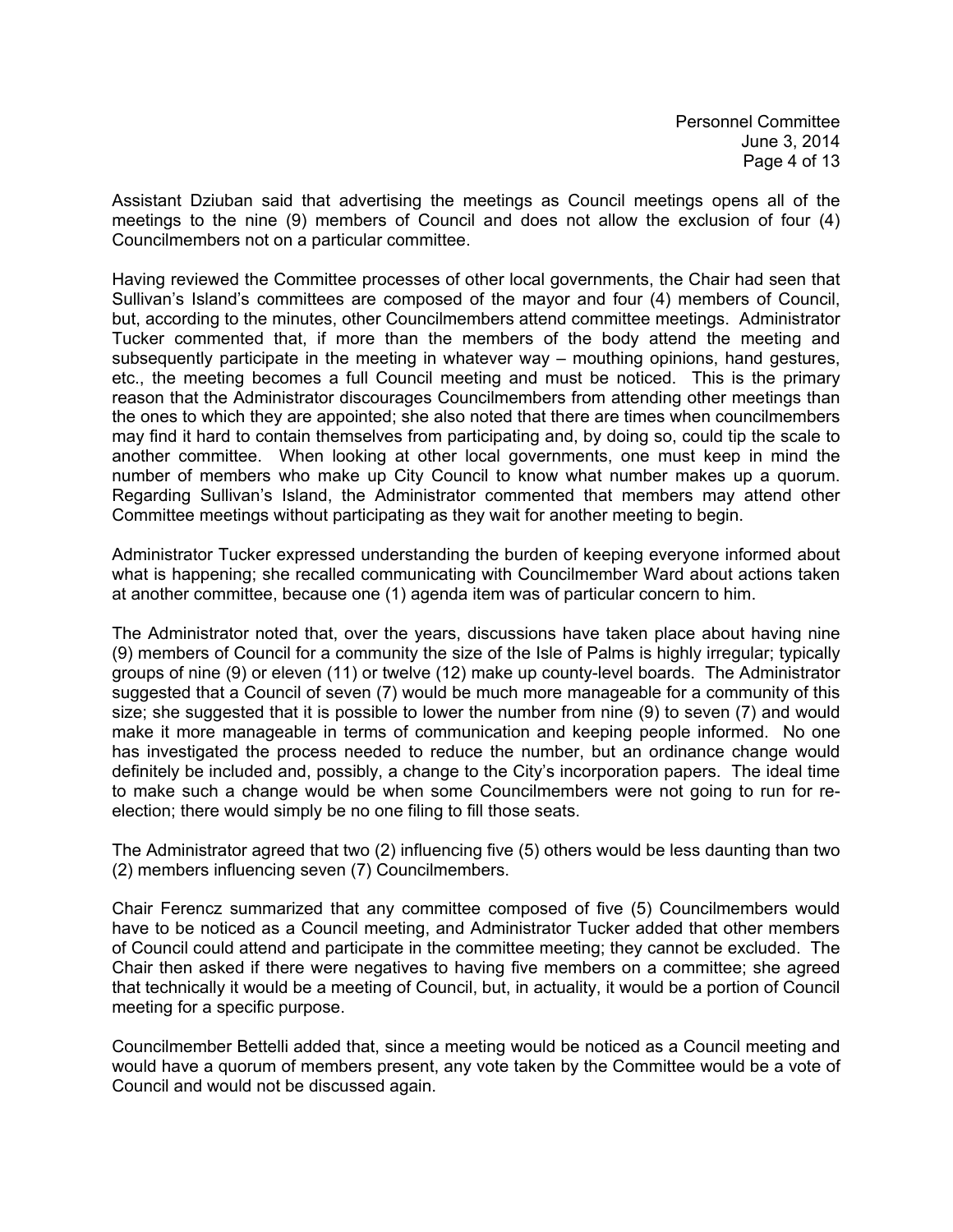With that stated, Chair Ferencz conceded that the Isle of Palms must continue to have three (3) member committees.

Councilmember Bettelli concluded that the City needs to find a way to get information to the full body of Council, possibly even sooner, before a Council meeting.

Chair Ferencz stated her issue that a committee researches an issue, discusses it, votes on it and takes it to Council with a recommendation for approval, but Council has not had the information that the committee had from beginning to end. And, even if they get the end information, they do not know the thought process the committee went through to get to the point of making a recommendation to Council.

Assistant Dziuban expressed the opinion that the best source of information for any committee is the minutes of the meetings; she stated that people frequently come to her office asking what happened at a meeting. The Assistant indicated that she does her best to remember everything to give a good account, but she conceded that the recorder does an even better job. In her opinion, the clerk's minutes are the most accurate and complete communication of a committee's actions; she questioned that the real issue was the timing of meetings to get minutes into Council's hands earlier.

The Chair concluded that everyone feels the need for more information to the full Council, and, if it is decided that the minutes are the way to go, she questions the amount of work the Clerk can do.

Councilmember Bettelli stated that several members of Council are very analytical and want to see the data that the Committee has used to make its decision; he suggested providing Council with the supporting information upfront that they may be more receptive of the committee's recommendation.

Councilmember Harrington commented that telling Council that a committee's recommendation is the result of a unanimous vote should help to persuade Council to accept a recommendation. In addition, he suggested providing Council with the rationale behind the vote.

The Administrator voiced the opinion that this is simply the nature of the beast and how the system works; when advocacy is needed, each committee chair must make the case using as many tools as needed to influence the entire body. Administrator Tucker also indicated that, many times when people want to vote in the negative, they will say it is because they did not have enough time to study or enough information on which to base a decision. At times, an issue will be brought forward, and, unfortunately, the balance of Council has not had the time, in their lives, to study the issue, to know that it is coming forward, to note it on the agenda and to call the Administrator to ask for more information; it is not until the moment in the meeting, because their lives are busy and full, that a negative vote is cast. As an example, the Administrator said that, if one were to read the Personnel Committee minutes from January forward, a Councilmember would have been armed with all available information related to the need for a mechanic. Administrator Tucker stressed that the opportunity to get the information is available to all of Council via email, telephone, questions, etc. in advance of a meeting.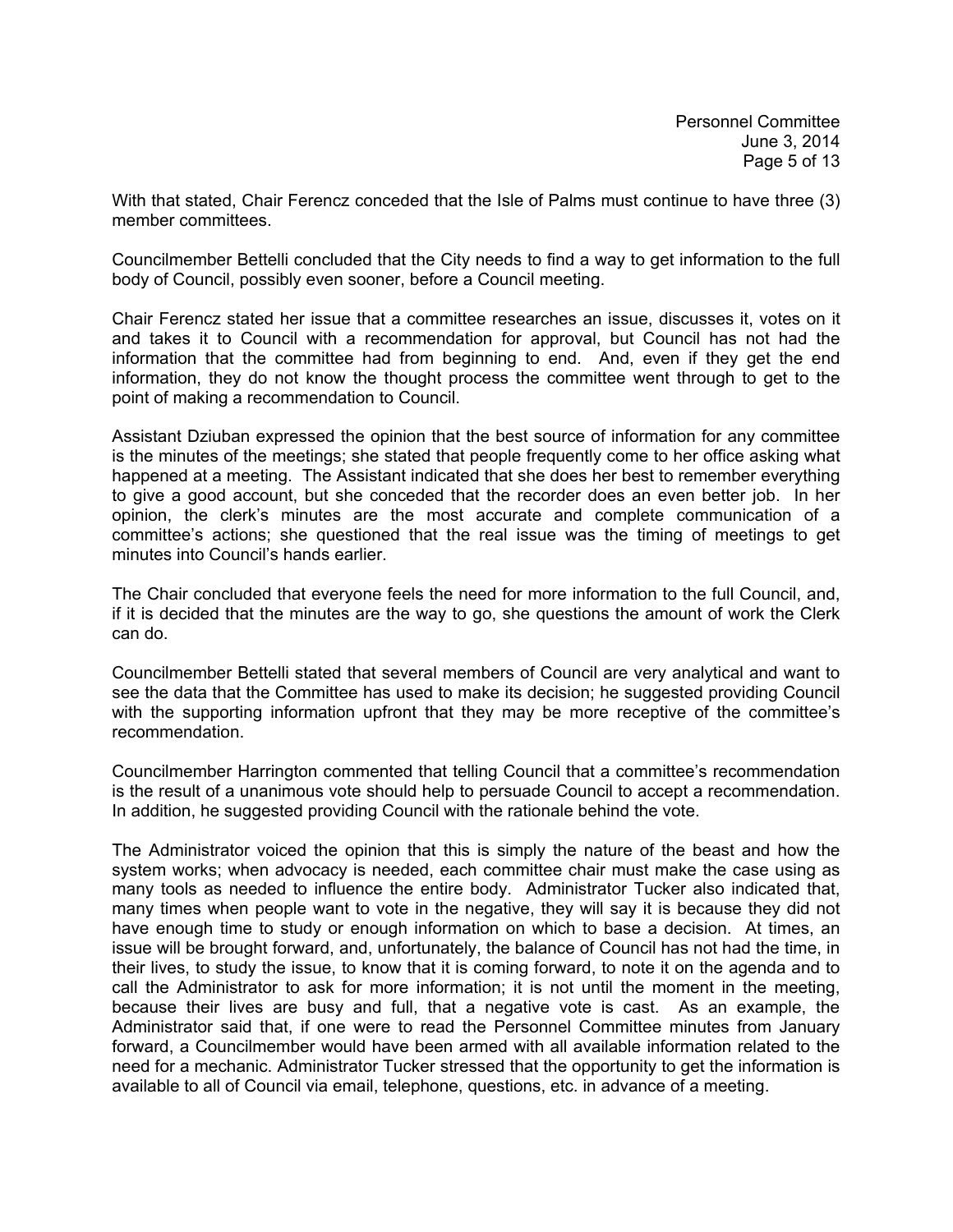Assistant Dziuban added that staff prefers to get inquiries and questions before a meeting when they have all of the City's resources from which to gather the answers. When caught in the moment of a meeting, staff can be taken off point and, often, must delay an answer.

Councilmember Harrington stated that, if a Councilmember is going to vote no, that vote should be based on substantive information; he also stated that, if the City is going to believe in the committee system where everything is thoroughly vetted, Council should trust in that system to work.

The Chair stated that she is taking from this discussion that there are procedural reasons why committees cannot be expanded to five (5) members. By staying at three (3), the committee chair is still challenged to make the balance of Council feel informed enough that they have the information needed to cast an informed vote. Possibly in the reporting system, the "why" be presented along with the recommendation. The Chair indicated that, in her opinion, it is important to inform other committees that this discussion has occurred and the reasons behind the discussion.

Chair Ferencz stated that all Councilmembers need to be more attuned to the minutes of all of the standing committees; she added that, if a councilmember does not understand something coming before Council, he should read the meeting's minutes and the minutes of the previous meeting if necessary. The history of a committee's discussions on issues is in meeting minutes; all necessary information is available to every Councilmember.

Councilmember Harrington commented that part of the discussion needs to include statements emphasizing the values of the committee system and that it is incumbent upon Councilmembers to investigate the minutes.

## **B. Discussion of FY15 Budget**

## **1. Consideration of Reservation of Funds Policy**

Chair Ferencz commented that she had asked Treasurer Suggs to attend the meeting to answer questions from the Committee. The Chair initially asked for an explanation of the schedule entitled "Estimated Reserve Requirements."

Treasurer Suggs recalled that, at the Council meeting, staff was asked to consider options on this schedule, such as pushing out the replacement schedule by a year or two (1-2) on particular items or the possibility of financing some portion of the replacement cost of a particular item. Council was looking for something to make the annual required reserve smaller; staff has discussed various things that could be done on paper to illustrate the different options, but it became too complicated so staff returned to the original document. The schedule makes it somewhat clear what taking one (1) of those options would mean dollar-wise.

In directing attention to FY14, the Treasurer noted that the City has purchased the garbage truck already, but, in FY15, the rescue truck and the Public Works packer are scheduled for replacement. These two (2) purchases are in the FY15 budget, the FY15 General Fund budget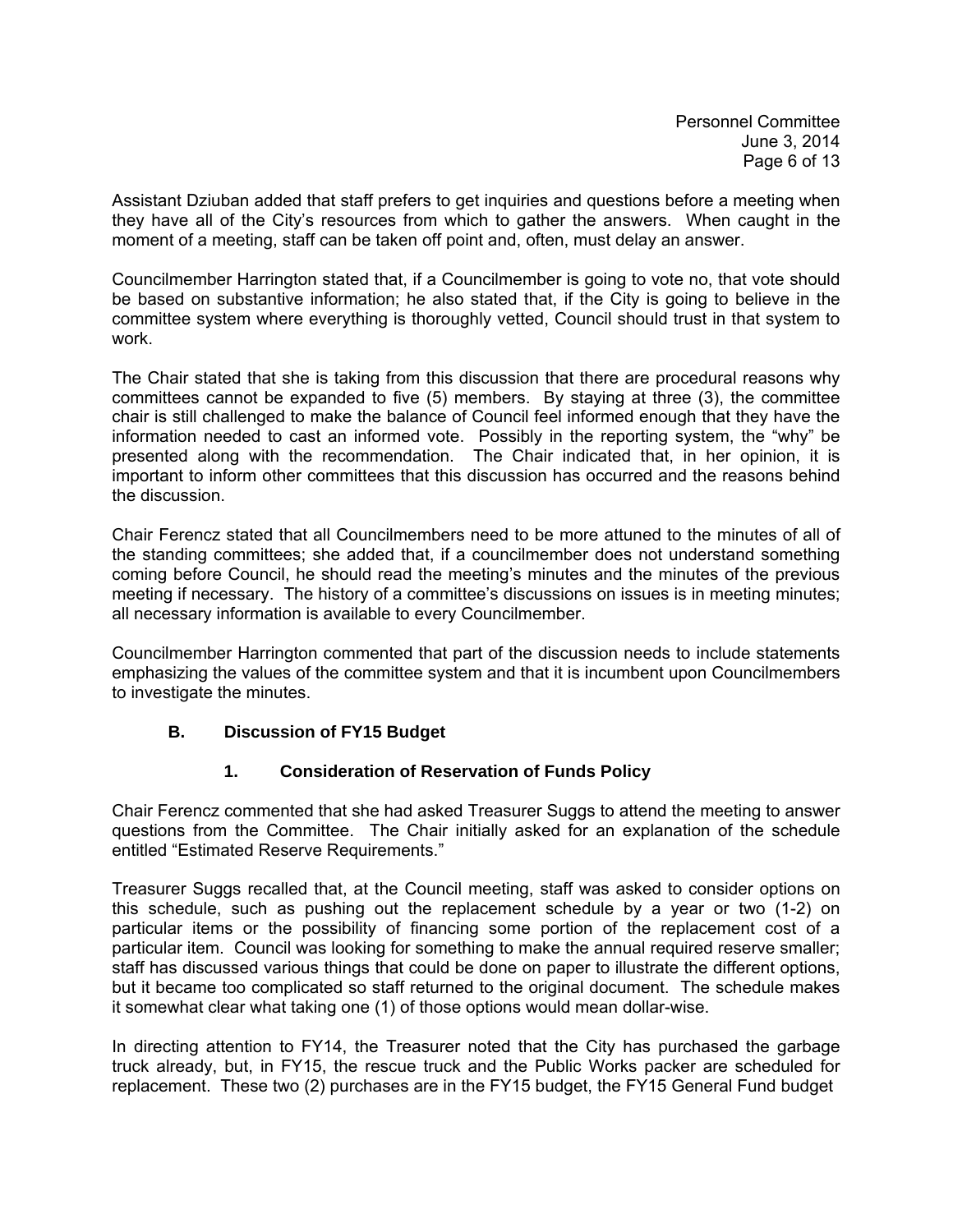Personnel Committee June 3, 2014 Page 7 of 13

is balanced, and the fund balance at the end of the year is manageable. If FY15 remains unchanged, the City will not be replacing any major vehicles until FY18. Treasurer Suggs stated if, at this time next year, Council were to determine that it could not set aside enough money in FY16 because it is too much of a burden to the Capital Projects and the ATAX reserves, it would finance the next purchase, a Mack garbage truck. Financing that item would mean a reduction to the annual reserve of approximately fifty thousand dollars (\$50,000) a year. If the City were to decide to go back to financing all equipment, this schedule would go away entirely, and the City would be back in the situation of borrowing money to finance "big ticket" vehicles. Treasurer Suggs noted that it is never cheaper to borrow money than to pay cash for large items.

The Treasurer stated that, in a typical municipal lease, the financing entity would not finance only a portion of the cost for a vehicle, but the City could go to a local bank to borrow x amount of money for x term and use the money to acquire the piece of equipment.

The Chair asked whether the City could use its reserves at any time to make extra payments or to pay off the loan off entirely.

According to Administrator Tucker, the way these loans are structured, there are components that explain early payoff penalties; typically the City would have to get to a certain point in the lease to be able to pay it off early without a penalty. The Administrator expressed her opinion that, if the City were to enter into a lease that would allow the City to pay it off at any time without a penalty, the financing entity would likely charge a higher interest rate, because they would lose money if the loan is paid off early.

The Administrator reiterated the fact that money going into the reserve is money that is in the bank; the money budgeted to be expensed is expensed. The Administrator explained that this schedule represents equipment purchases that the City used to finance over six or eight (6-8) years and would cost the City in interest expense. With this schedule, the equipment costs are spread over their recommended useful life allowing the City to save money and to buy these pieces of equipment with cash, saving the interest expense. This schedule does not reflect the purchase of small items such as a patrol vehicle, ATVs, pickup trucks, etc. which are budgeted for and expensed in any budget year. Administrator Tucker stated that it is easy to become confused between fund balance and the reserves; she noted that she frequently reminds Councilmembers that they must look at the fund balance as well as the balance in the reserve/savings account, which together are the true fund balance. If the City were to experience an emergency, there was a need to spend money out of the reserve fund and to delay a purchase in that year, City Council would have the purview, in any budget year, to use those funds for that purpose. The money does not go away until such time as a check is written to purchase a specific piece of equipment.

The Administrator and Treasurer noted that, if the City can get through the startup period, by FY20, the contributions become much smaller and reasonably stable going forward.

Chair Ferencz recalled discussions at Council where it was said that City revenues are not keeping up with City expenses; she stated that the contributions to this reserve fund are part of the reason.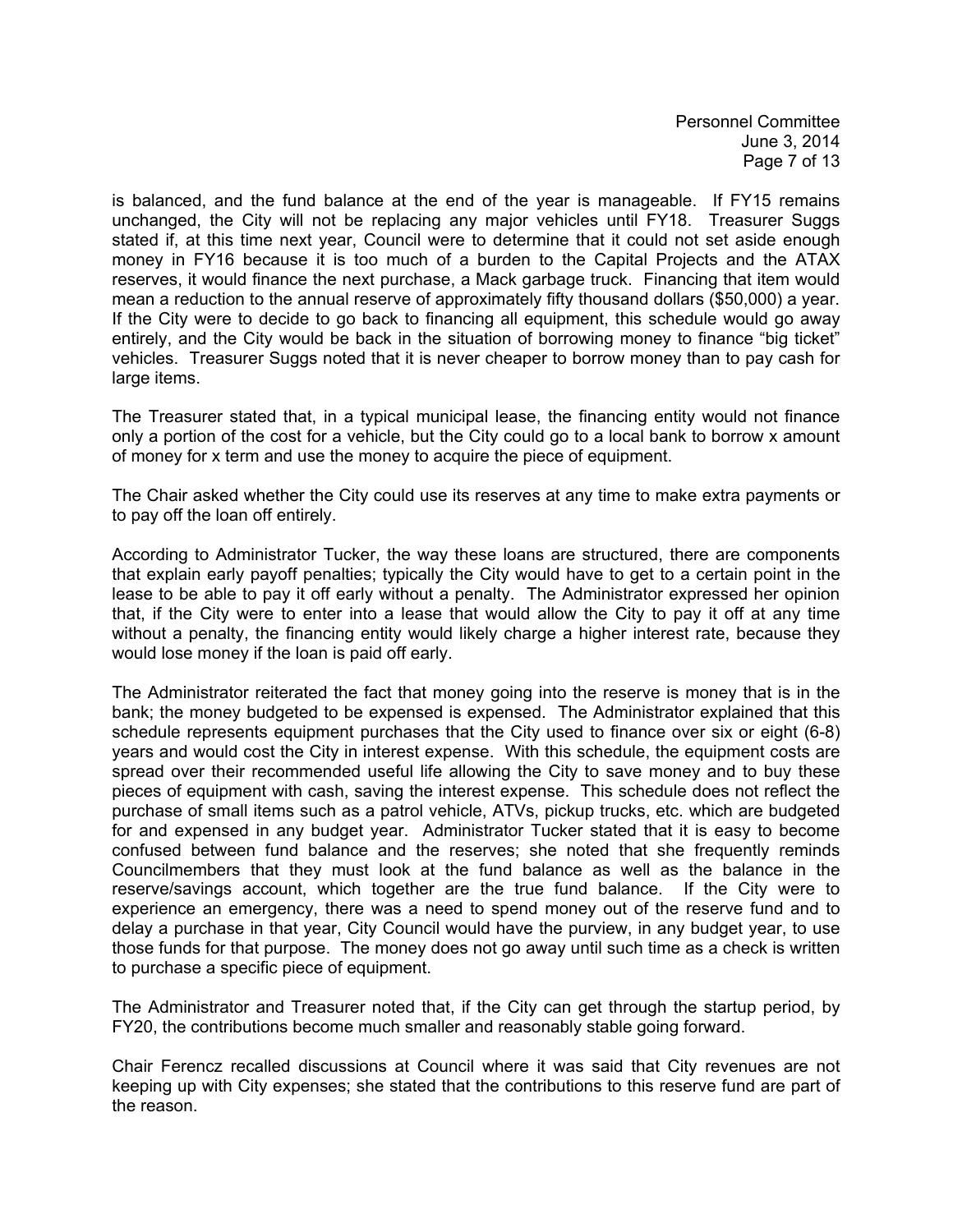Treasurer Suggs stated that, until the time that the City is unable to make contributions to the reserve, the City should stay on this path as long as it can afford to do so.

Chair Ferencz asked whether the City can afford to do this in FY15; she agreed that it is "great" to save this amount of money, but she questioned making these contributions at the expense of residents paying more millage because this is part of the expense the City is incurring.

Administrator Tucker stated that the City cannot fix the General Fund if it stops saving.

The Chair countered that, if the City stops spending capital, the City does not have to transfer as much from other sources into the Capital Projects fund as it currently does; that, in turn, will help the General Fund.

The Administrator said that to stop saving is not going to reduce General Fund expense, because the only way staff has sourced the Capital Projects Fund has been from the year-end positive net results in the General Fund. The Administrator stated that the only way that she sees not buying these things affects the General Fund is that the City cannot provide services to residents that they expect the City to provide. It would affect the City in that there would not be garbage trucks to pick up garbage or there would not be the proper equipment to fight fires, so not saving would affect the City operationally.

Treasurer Suggs remarked that these pieces of equipment must be purchased, so the money has to be there, and it is always going to be more expensive, in the long run, to lease. Ultimately taxpayers, to the extent, a purchase is not financed from ATAX funds, will pay the bill either way, and leasing costs more money over time.

The Treasurer explained that the money reserved for equipment purchases from both State ATAX and Municipal Accommodations Fees are left in their respective fund balances until the time comes to make the purchase.

Chair Ferencz concluded that the City is dipping into the reserves for the tourism funds and, by doing that, Council will have to have a tax increase because the City will no longer have those reserves; therefore, the Capital Projects Fund does affect operations in that the funds that would normally be looked to for operational costs are no longer there because they have been used for capital reserves.

Administrator Tucker stated that, if the City is using a great deal of the fund balance in Municipal ATAX, State ATAX and Hospitality Taxes towards operations and the City is using those funds to assist with capital expenses, when the time comes that the fund balances are zero, the City will have to find some other way to pay for capital expenses. The Administrator said that staff does believe that the level to which the City is using the tourism funds to help pay for expenses, though completely warranted and justified, on the General Fund side will end in about three (3) years unless there is a significant up-tick in tourism revenue; the City will then have to look to other sources of revenue, of which a tax increase is only one (1).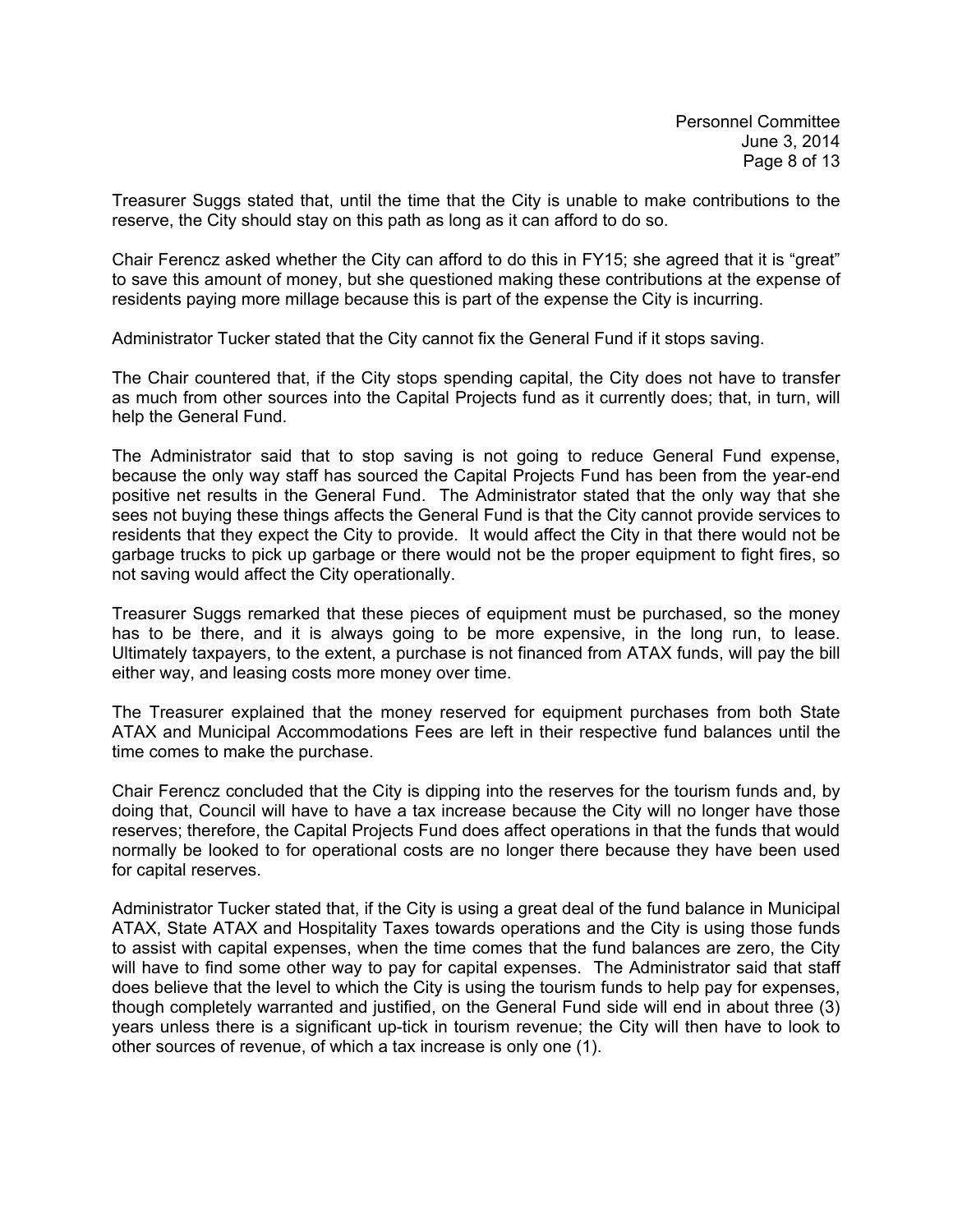Councilmember Bettelli commented that the useful life on the schedule is the City's best estimate; there is always the change that one (1) will last longer or the one (1) will have to be replaced sooner.

- B. Consideration of Adjustments to Frozen Wage Ranges
- C. Consideration of Adjustments to Comparative Wage Ranges

Assistant Dziuban stated that staff has listened to the comments made in the budget discussions at Ways and Means and Council and is offering some flexibility in moving forward. Staff feels that addressing the problems outlined is very important, especially in light of the fact that one (1) department had an issue, Council decided that it was meritorious to address, and staff wants to ensure that the problem does not occur in any other department.

The Assistant noted that the initial pages are repeats of the information provided to the Committee at the previous meeting. She recalled that Councilmembers had questioned whether the comparisons with other local governments offered sufficient data; what is presented here is a little more in terms of the number of municipalities to which the Isle of Palms was compared when the Fire Department analysis was prepared. The Assistant noted that it was difficult to find a community that was a match to the Isle of Palms, making an apples-to-apples comparison was hard to do. The City reached out to many local governments; those listed on the schedule are the ones that responded.

Directing attention to page 7, Assistant Dziuban reminded the Committee of staff's recommendations from the May meeting; they are

 1. A five to ten percent (5%-10%) increase to the wage ranges for positions that are at the maximum of the pay range;

2. A ten percent (10%) increase to the wage ranges for positions where the IOP minimum and maximum pay ranges are below the local average by ten percent (10%) or more.

3. A five percent (5%) increase to the wage ranges for positions where the IOP minimum range is six percent (6%) of the local average, but the IOP maximum is five percent (5%) or more below the local average.

4. No change to the wage ranges for positions where the IOP wage range is five percent (5%) below the local average.

On page 9, staff has listed several options for implementing the recommendations above and the impact of each on the FY15 budget:

| А.          | Implement all recommendations effective July 1, 2014             | \$61,500 |
|-------------|------------------------------------------------------------------|----------|
| В.          | Delay implementation of all recommendations until                | 23,750   |
|             | January 1, 2015                                                  |          |
| $C_{\cdot}$ | Delay implementation of recommendation A until January 1, 2015   |          |
|             | but implement other recommendations effective July 1, 2014       | 47,500   |
| D.          | Delay implementation of A until January 1, 2015, implement other |          |
|             | recommendations July 1, 2014, and reduce salary                  |          |
|             | compression by half                                              | 31,000   |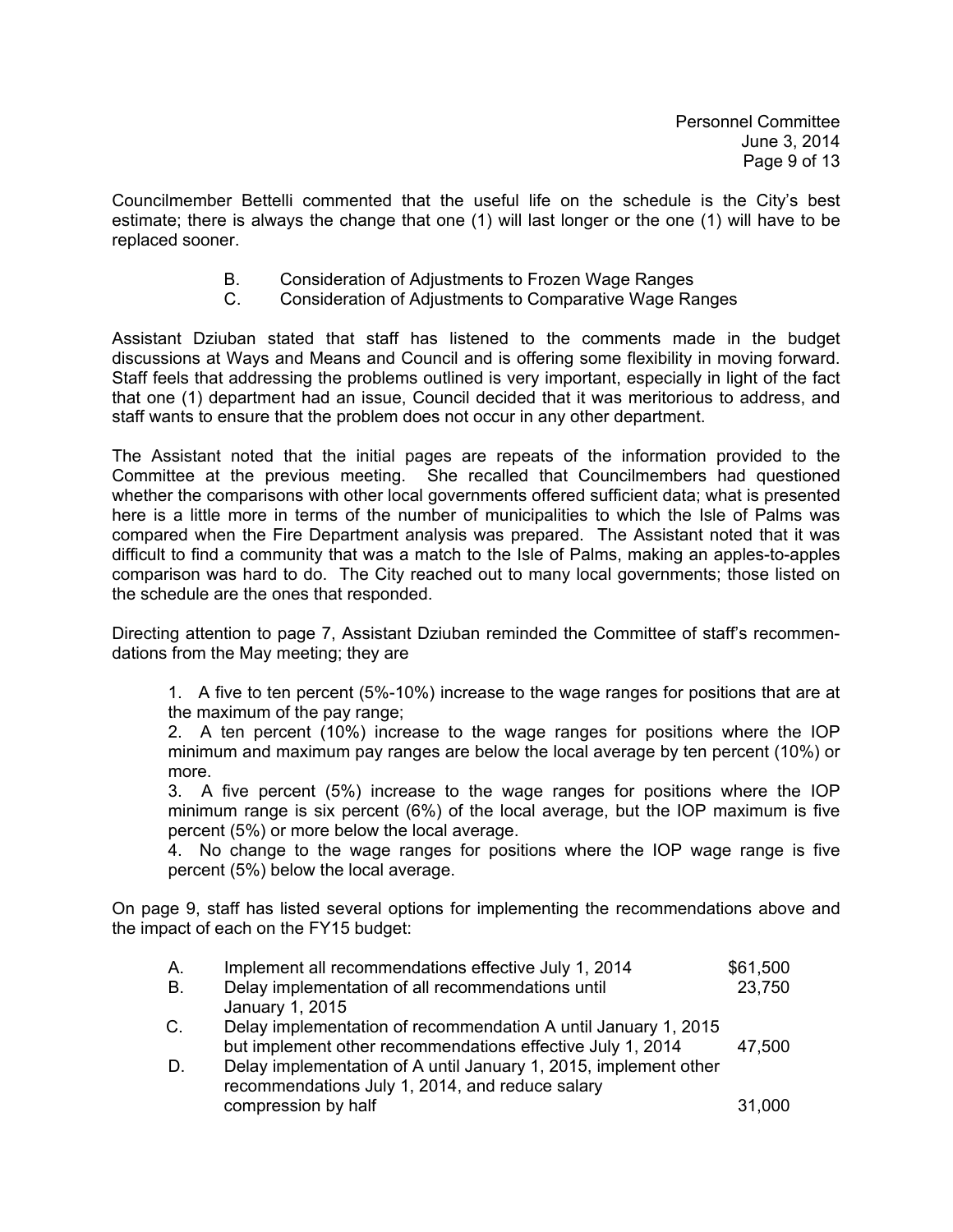Personnel Committee June 3, 2014 Page 10 of 13

| E. Replace all recommendations with an increase in the spread between |       |
|-----------------------------------------------------------------------|-------|
| minimum and maximum wage ranges for all positions                     |       |
| effective January 1, 2015                                             | $-0-$ |
| F. Only implement recommendation A effective January 1, 2015          | –O–   |

In discussing option B above, Treasurer Suggs explained that employees at their maximum wage range do not recapture past merits but become eligible for the next regularly scheduled merit evaluations in January 1, 2015. This option only addresses wage issues at the minimum of the range.

Treasurer Suggs state option E is a good option, but increasing the spread between maximum and minimum provides no relief for positions at the bottom and could make IOP less attractive to potential new hires. Assistant Dziuban added that option B could be taken along with other options presented.

Chair Ferencz commented that the ranges need to be increased going forward to avoid having to do it again in a few years. The Chair voiced support for taking action for the employees that are at the maximum for their position, but questioned where the money would come from. The Chair stated that these are fixed costs that Council agreed were increasing year after year.

The Treasurer reported that she had studied the Fire Department analysis in preparation for this meeting, and she stated that staff and Council must remember and think equitably for all City employees. The Fire Department employs about one-third (⅓) of the City's head-count; the total number of City employees is eighty-nine (89) and thirty-four (34) are in the Fire Department. After receiving an analysis very similar to this, City Council voted to put one hundred twenty-five thousand dollars (\$125,000) toward adjusting wages in the Fire Department. Treasurer Suggs indicated that she was making these comments to put these recommendations into perspective.

Chair Ferencz added that the situation in the Fire Department was the reason that the Personnel Committee had requested this study, because Council felt that it was not equitable to do it for one (1) department and not do it for all.

Treasurer Suggs said that she prefers option B because it addresses all of the recommenddations, but delays implementation until January 1, 2015 and making it more affordable. She stated that the impact for FY15 is twenty-three thousand seven hundred fifty dollars (\$23,750), but, when considering what was done for one (1) segment of the employee population, it is not a significant amount of money.

Chair Ferencz commented that the one hundred twenty-five thousand dollars (\$125,000) equated to four hundred forty thousand dollars (\$440,000) in the FY15 budget.

The Treasurer reminded the Committee that the one hundred twenty-five thousand dollars (\$125,000) represents only one (1) of three (3) adjustments that were made; the wage ranges were increased by ten percent (10%), so that people at the bottom of the range got an increase, and a ten percent (10%) actual increase to all employees except the Chief and the department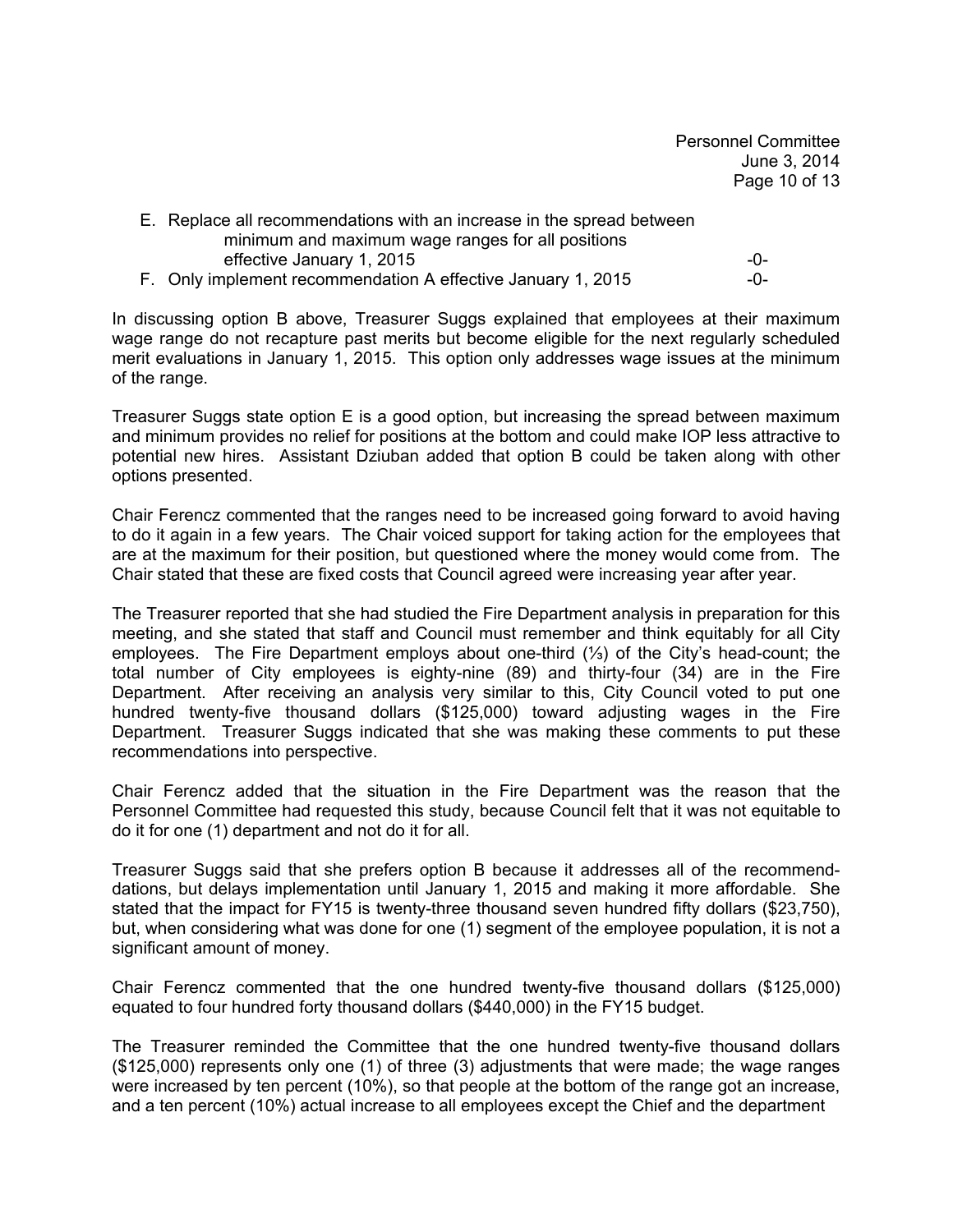Personnel Committee June 3, 2013 Page 11 of 13

secretary. Staff is not considering anything on that level for the balance of employees, but is trying to address some issues on the minimum end of the pay ranges.

Administrator Tucker stated that the easiest process to implement, to have a fair impact on the issues and a small fiscal impact would be the combination of options B and E, assuming that the Committee believes in the work product and believes in the solution.

### **MOTION: Councilmember Bettelli moved to add \$23,750 in expense to the FY15 budget by implementing options B and E, making employees at the maximum of their pay range eligible for wage increases effective January 2015 and increasing spread between minimum and maximum pay ranges from 40% to 50%; Councilmember Harrington seconded.**

The Chair indicated that her conundrum was whether the Committee should be looking at the sixty-one thousand five hundred dollars (\$61,500) rather than the twenty-three thousand seven hundred fifty dollars (\$23,750); she also asked if the Committee was supporting the lower number to get Council to approve.

The Administrator assured the Committee that the larger number would not have been put forth if staff had not believe it was the amount that was necessary; however, it is important to do something. Administrator Tucker noted that the Police Department is now steadily losing people, not as dramatically as in the Fire Department. With even the smaller dollar amount, there may be a chance of slowing down the departures and to maintain some key level people who are being faced with the problem of not having any ability to increase their salaries as long as they continue to work here.

According to the Treasurer, deciding upon the twenty-three thousand dollar (\$23,000) option is doing everything that the sixty-one thousand dollars five hundred dollars (\$61,500) does but delays it to the first of the year.

The Chair asked if the amount would remain at sixty-one thousand five hundred dollars (\$61,500) in future budgets. Treasurer Suggs responded that, once someone's wage actual rate goes higher, it rolls into the calculation every year at the higher number.

Chair Ferencz stated that the Committee and Council need to be equitable. She acknowledged that Council was in an emergency situation when it acted for the Fire Department, but the pay study was assigned to the Personnel Committee to be equitable by looking at the wages in all departments.

## **VOTE: The motion PASSED UNANIMOUSLY.**

## **5. New Business –** None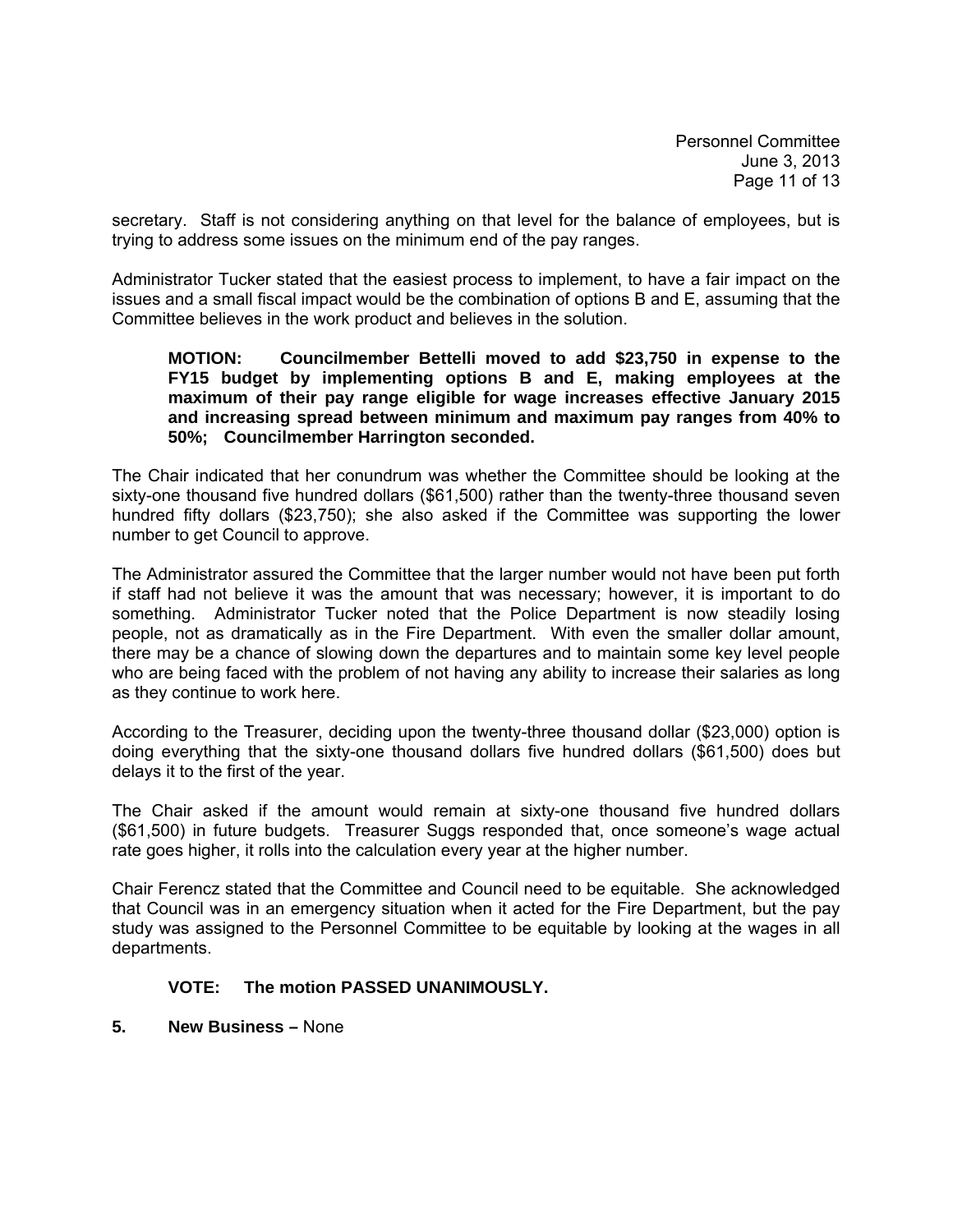Personnel Committee June 3, 2014 Page 12 of 13

#### **6. Miscellaneous Business**

Councilmember Harrington asked whether the addition of a part-time mechanic could be revisited in Council. Chair Ferencz said that she had not wanted the motion to go before Council because she could see that it was going to be defeated.

Administrator Tucker responded that Councilmember Harrington could ask for a motion to be reconsidered. The Administrator stated that the only dilemma she could foresee was the budget because the mechanic's position was not included in the most current version of the FY15 budget. If that motion is made at the Ways and Means meeting and passes, staff would have to generate a new version before the Council meeting.

Councilmember Harrington's concern was that the objective in recent months is to save money, and, through the research, staff proved the City would save money with a part-time mechanic. In addition the Police, Fire and Public Works Departments agreed to reduce their maintenance budget by seventy-three thousand dollars (\$73,000) to pay for this position.

Chair Ferencz stated that she thinks the Committee would have a better chance at getting this position accepted if they waited until the FY16 budget year; in the meantime, she suggested that the Committee members have individual conversations with other members of Council to garner their support.

Administrator Tucker stated that the problem getting a successful outcome was the price of the vehicle; Councilmember Harrington was quick to note that the motion did not include a vehicle.

Chair Ferencz recalled the timeline for goals the Committee wanted to complete in 2014, but she noted that, in June, the Committee was to determine measurable goals for calendar year 2015 for City Administrator's position and to create a first draft. The Chair suggested that the Committee begin in July by looking at the City Administrator's evaluation tool.

#### **Next Meeting Date: 10:00 a.m., Tuesday, July 1, 2014 in the Conference Room.**

When asked about the new employee evaluation tool, Chief Buckhannon replied that he was very close to completing the project, and the supervisor evaluation builds off of it; he indicated that he can have ready for the July meeting.

Administrator Tucker reminded the Committee that their role in evaluation tools is one of approving the document.

Since the new form is very similar to the new one, Councilmember Harrington asked that the Chief send the old forms to members of the Committee for review.

#### **7. Executive Session –** not needed